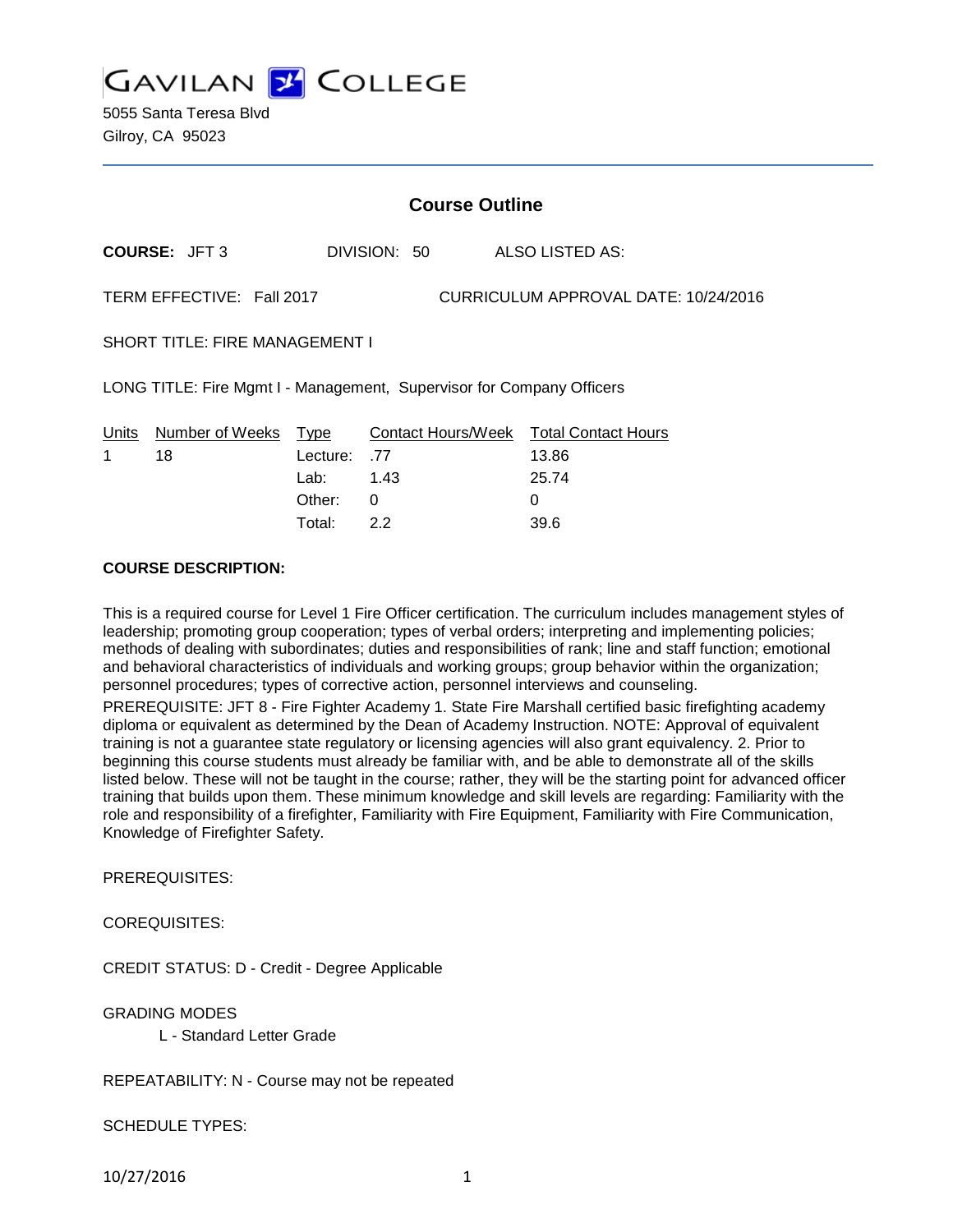- 02 Lecture and/or discussion
- 03 Lecture/Laboratory
- 04 Laboratory/Studio/Activity

#### **STUDENT LEARNING OUTCOMES:**

1. Plan, organize, direct, and evaluate the work of members assigned to your crew. Measure: written quiz, performance and demonstration

## **CONTENT, STUDENT PERFORMANCE OBJECTIVES, OUT-OF-CLASS ASSIGNMENTS**

Curriculum Approval Date: 10/24/2016

Lecture Content:

- I. Introduction to Management
- A. Goals
- 1. Improve effectiveness as a manager
- 2. Show how supervision and managerial skills can help the student in his or her personal growth
- B. Definition of "Supervisor"
- 1. A person in a management job forming a direct link between management and workers
- 2. A person who plans, organizes, directs, and evaluates work.
- C. Required skills and abilities of today's fire officer

1. The skills and abilities of today's company officers align more appropriately with those of first-line supervisors in other organizations.

- D. Basic rules of personal success
- 1. Be aggressive in the pursuit of all education and training opportunities
- 2. Learn and be sincerely interested in and dedicated to your job
- 3. Guard your speech both on and off duty
- II. Principles of Organization and Organizational Structures
- A. Working relationships
- B. Four basic organizational principles officers must use
- 1. Unity of command
- 2. Span of control
- 3. Division of labor
- 4. Discipline
- C. Factors for the number of individuals that can effectively be supervised
- 1. Ability and experience of the officer
- 2. Ability and experience of the fire fighters
- 3. Nature of the task
- D. Division of Labor
- 1. An effective managerial concept that breaks large jobs into smaller tasks
- 2. Assigns responsibility
- 3. Prevents duplication
- E. Discipline

1. An organization's responsibility to provide the direction needed to satisfy the goals and objectives it has identified

F. Delegation

1. The decentralization of organizational power t subgroups for the handling of problems at the lowest level possible in the organization.

- G. Organizational Structure
- 1. The common organizational structure in the fire service is "scalar"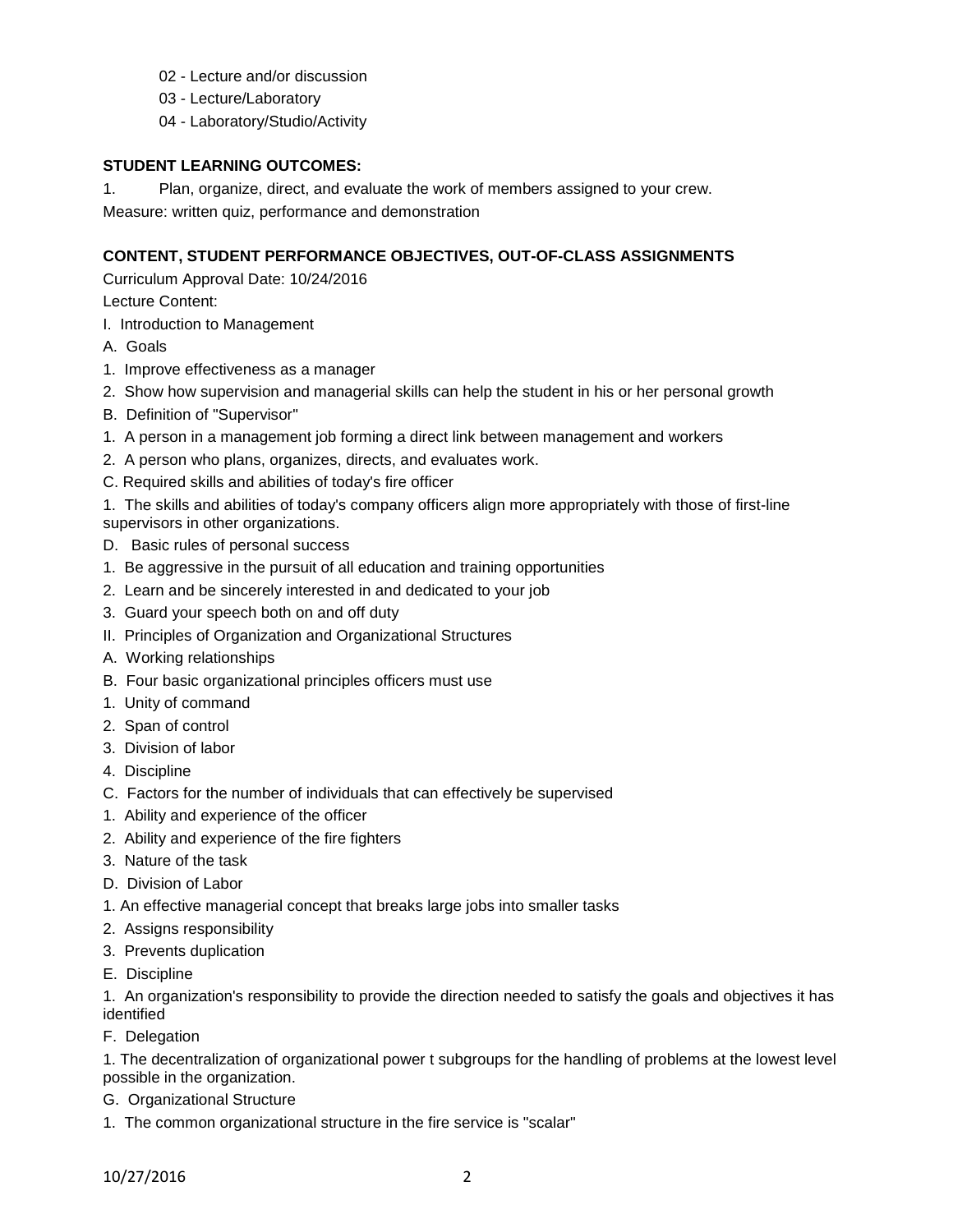- a. positive aspects
- b. negative aspects
- III. Internal and External Influences
- A. Internal influences
- 1. Someone or something existing or occurring within own sphere of influence
- 2. May be an invisible or intangible force or action
- B. External Influences
- 1. Someone or something existing or occurring within own sphere of influence
- 2. May be an invisible or intangible force or action
- IV. Group Dynamics
- A. Understanding Groups
- 1. Family
- 2. Social clubs
- 3. Churches
- 4. Work organizations
- B. Group Dynamics
- 1. Static forces
- 2. Dynamic, or fluid, forces
- C. Different roles within the group
- D. The Group as Individuals
- E. Transactional Analysis
- 1. Theory used to analyze human interaction including communications and behaviors
- 2. Theory based on each individual having three ego states
- a. Parent
- b. Child
- c. Adult
- F. Socioeconomic Factors in Group Development
- 1. Acceptance within a group may be based on factors of bias or prejudices
- V. Unit 3
- A. Liability of the Company Officer
- 1. The Law
- 2. Legal Duty and Liability
- 3. Bases for Legal Action
- B. Civil Rights Laws
- 1. The 1964 Civil Rights Act
- 2. The 1991 Civil Rights Act
- 3. The Age Discrimination in Employment Act
- 4. The Americans with Disabilities Act of 1990 (ADA)
- 5. The Fair Employment and Housing Act (FEHA)
- C. Affirmative Action and Equal Employment Opportunity
- 1. Affirmative Action Versus Equal Employment Opportunity
- 2. Affirmative Action
- 3. Equal Employment Opportunity (EEO)
- D. Sexual Harassment Prevention
- 1. Sexual Harassment
- 2. EEOC Final Guidelines
- 3. Response to Instances of Sexual Harassment
- 4. Other Issues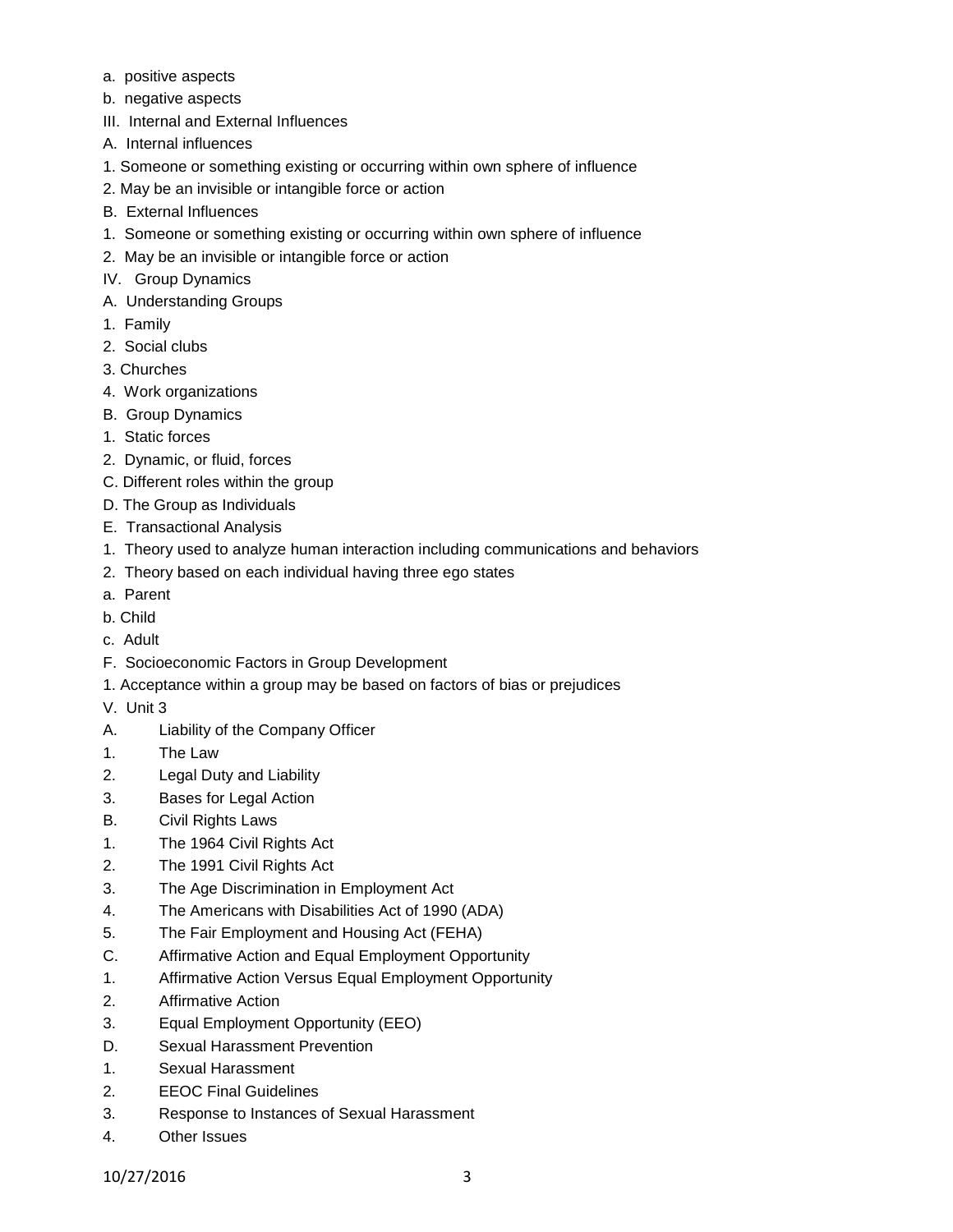#### Lab Content:

- I. Elements of Management
- A. Fire Fighter's expectations
- B. Management Cycle
- 1. Planning
- 2. Organizing
- 3. Implementing
- 4. Evaluating
- C. Budgeting
- 1. Budget format, purpose
- 2. Budgeting process
- 3. Budget controls
- D. Organizing
- 1. What is an organization
- E. Implementation
- 1. Objective
- 2. Actions
- 3. Personnel involved
- 4. Job to be done
- 5. Equipment
- 6. Time available
- 7. Monitor results
- 8. Evaluation
- F. Management by objectives
- 1. Open communication
- 2. Must be written and measurable
- 3. Authority/responsibility
- II. Delegation
- A. What should be delegated
- B. Organizational purpose for delegation
- C. Decentralization
- D. Authority versus responsibility
- E. How to delegate
- III. Time and Resource Management
- A. The Essence of Effective Time Management
- 1. Separate the important from the unimportant
- B. Time Management Matrix
- 1. Define activities using two terms
- a. Urgent
- b. Important
- 2. Develop a "personal mission statement"
- C. Ten Key Points of Effective Time Management
- D. Personal Organizers/Planners
- 1. Electronic
- 2. Manual
- IV. Leadership
- A. Basic Views of Leadership
- 1. What is leadership?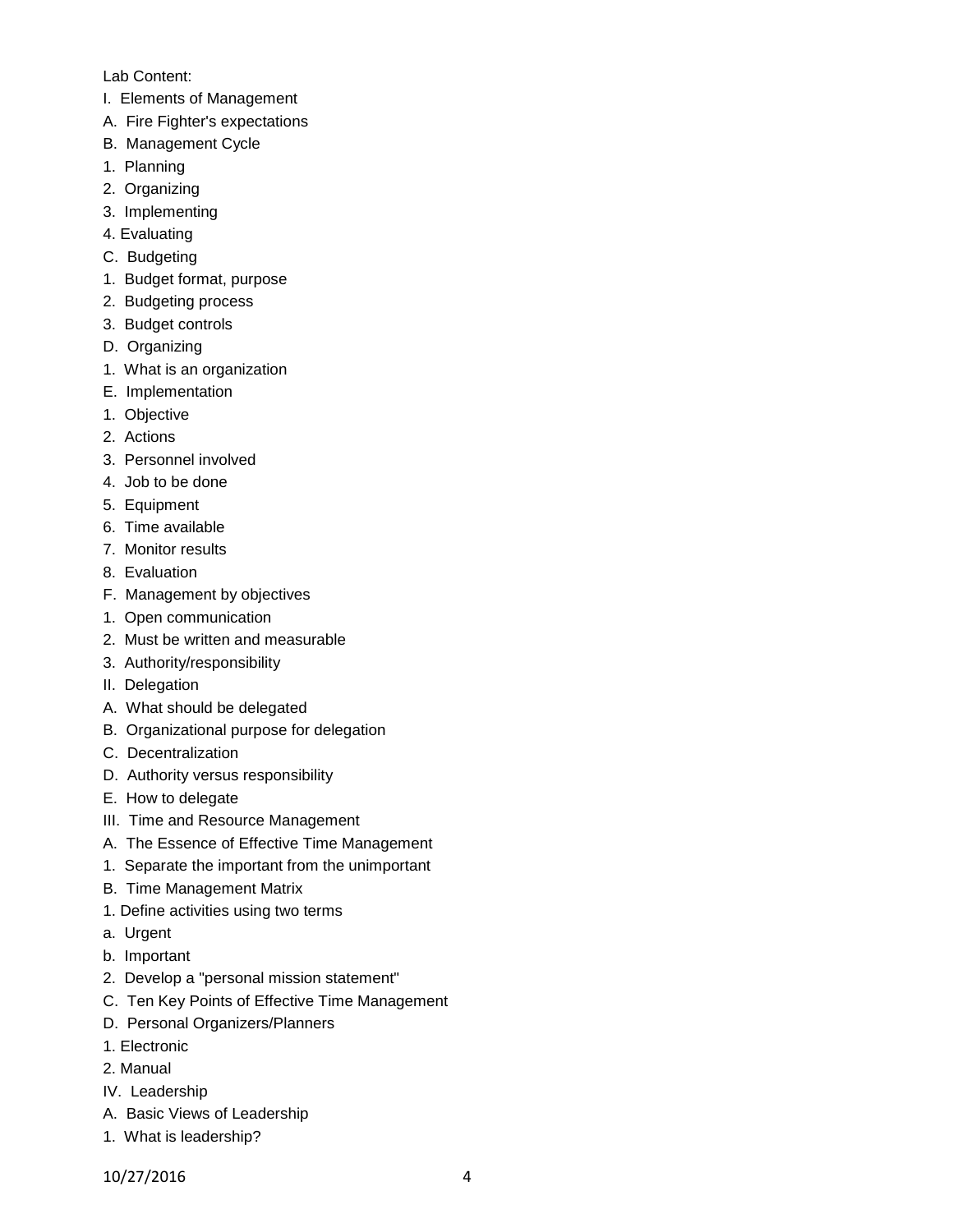- B. Leaders Versus Managers
- 1. What is the difference between a leader and a manager
- C. Leadership Styles
- 1. Theory X and Theory Y leadership
- D. Situational Leadership
- E. Power Within the Organization
- F. Leadership Qualities and Traits
- G. Leadership in the Future
- V. Managing Change
- A. Resistance to Change
- B. Barriers to Change
- C. Pressures for Change in Organizations
- 1. External pressures
- 2. Internal pressures
- D. Target of Change
- E. Key Stages of Successful Change
- F. Individual, Group, and Individual Change Methods
- VI. Decision Making
- A. Making a Decision
- B. Decision Making
- VII. Communication
- A. Process
- 1. Involves activity
- 2. Exchange ideas
- 3. feelings
- 4. Facts
- 5. Information
- 6. Meaning
- B. Communication Process
- 1. Five essential elements
- a. the sender
- b. the message
- c. the medium
- d. the receiver
- e. Feedback from the receiver that the information was received and understood
- C. Formal Communications Policies and Procedures
- D. Procedures
- E. Orders and Directives
- F. Face-To-Face Communications
- G. Barriers and Bridges to Effective Communication
- H. Developing Communication Awareness
- I. Written Communications
- J. Informal Communications The Grapevine
- VIII. Motivation
- A. Motivation Defined
- B. Motivational Needs
- 1. Achievement
- 2. Affiliation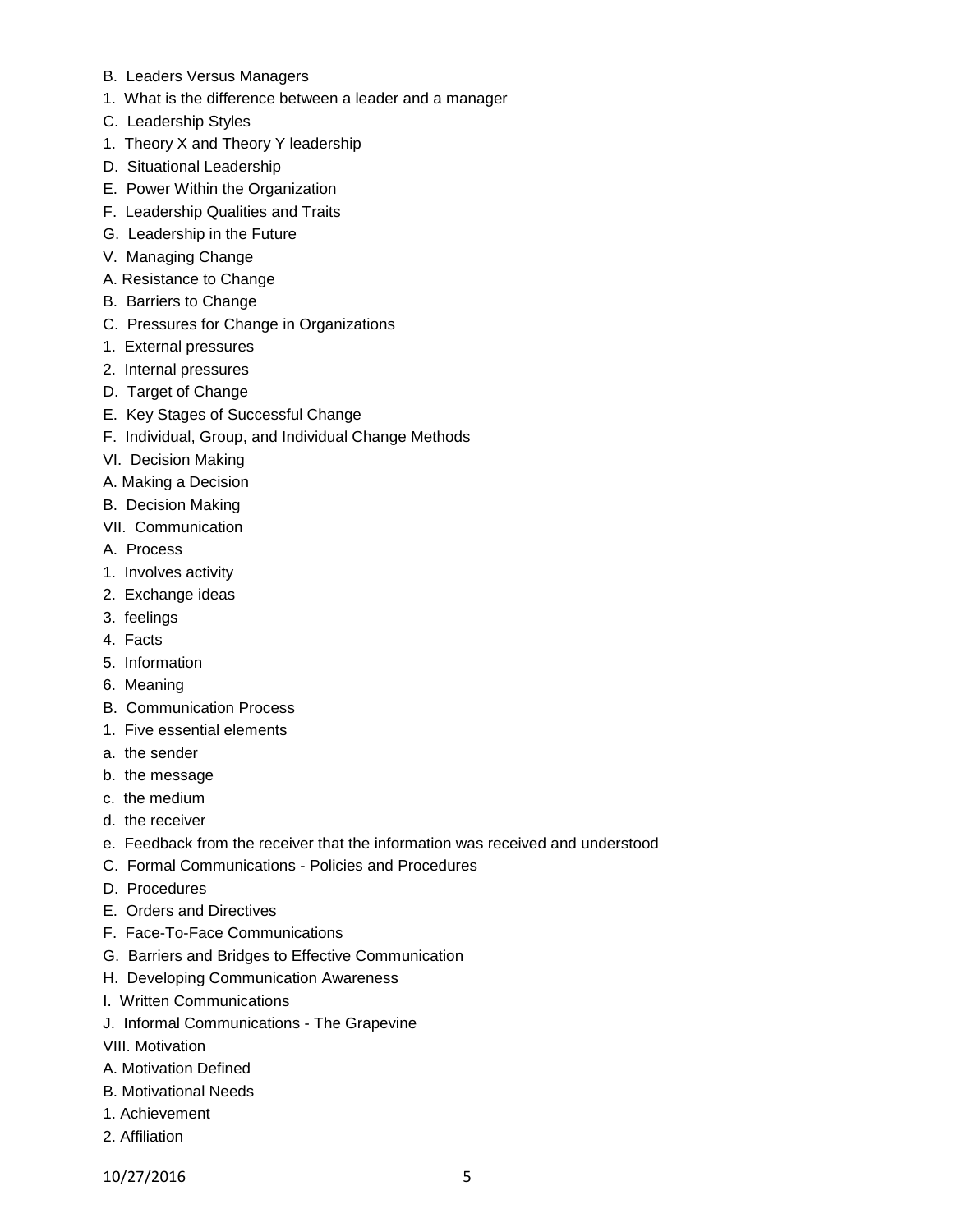- 3. Power
- C. Motivation and Delegation
- D. Maslow's Theory
- 1. Physiological Needs
- 2. Security Needs
- 3. Social Needs
- 4. Self-Esteem Needs
- 5. Self-Actualization Needs
- E. Inability to Fulfill Needs Within an Organization
- IX. Performance Evaluations
- A. Who needs Performance Evaluations
- B. Preparation for Performance Evaluations
- 1. Applies to the employee as well as the supervisor
- 2. Supervisor can facilitate the preparation process
- C. Your Approach
- 1. Confrontation
- 2. Negotiation
- D. Gaining Acceptance and Motivating for Improved Performance
- E. Guidelines for Giving Feedback
- F. Handling Manipulation and Criticism
- G. General Guidelines
- X. Unit 4
- A. Managing Conflict
- 1. Types of Conflict
- 2. Conflict Outcomes
- 3. Grievances and / or Disciplinary Action Situations
- B. Coaching, Counseling, and Progressive Discipline
- 1. Failure to Perform
- 2. Coaching versus Counseling
- 3. Objective Counseling
- 4. Performance Counseling Procedure
- 5. Monitoring
- 6. Discipline
- 7. Progressive Discipline
- C. Due Process
- 1. Employee's Rights to Due Process
- 2. Safeguards
- 3. Case Law
- D. Grievance Handling
- 1. Grievable Situations
- 2. Grievance Resolution
- XI. Unit 5
- A. NEPA Statistics and the 1500 Standard
- 1. On-Duty Fire Fighter Deaths
- 2. Need for Health and Safety Programming
- 3. NEPA 1500 Table of Contents
- 4. Other NEPA Standards
- 5. Health and Wellness Programs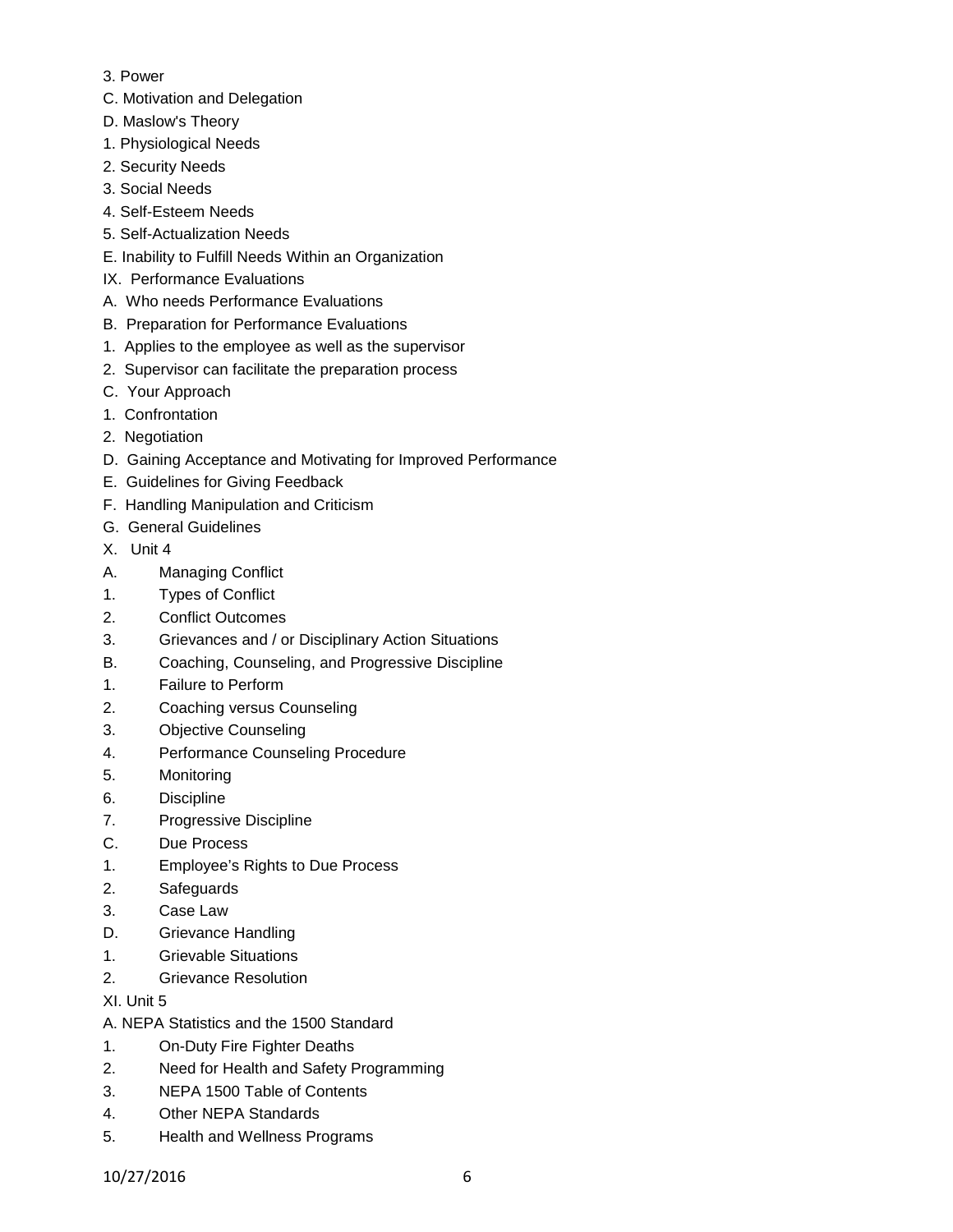#### 6. Assistance Programs

- B. Stress and Safety Management
- 1. Stress
- 2. Fight or Flight
- 3. Types of Stress
- 4. Types of Stressors
- 5. Dealing with Stress

# **METHODS OF INSTRUCTION:**

Lecture, discussion and demonstrations/simulations will serve as the medium of instruction. Audio-visual aids will be utilized as they facilitate meaningful instruction. Individual guidance will be provided as required.

## **METHODS OF EVALUATION:**

Writing assignments Percent of total grade: 10.00 % Percent range of total grade: 10 % to 15 % Written Homework Problem-solving assignments Percent of total grade: 30.00 % Percent range of total grade: 30 % to 40 % Homework Problems; Quizzes; Exams; Other: Group activity : Goal setting exercise Skill demonstrations Percent of total grade: 30.00 % Percent range of total grade: 30 % to 40 % Class Performance/s; Performance Exams Objective examinations Percent of total grade: 30.00 % Percent range of total grade: 30 % to 40 % Multiple Choice; Completion Other methods of evaluation Role playing exercises as an integral instruction

# **OUT OF CLASS ASSIGNMENTS:**

Required Outside Hours: Assignment Description: Read class text and handouts. Required Outside Hours: Assignment Description: Written Assignments: Management plan, budget, evaluation.

# **REPRESENTATIVE TEXTBOOKS:**

Required Representative Textbooks Office of State Fire Marshal. Fire Management 1 Current Edition. State Fire Marshal Office, Reading Level of Text, Grade: 12 Verified by: Doug Achterman

#### **ARTICULATION and CERTIFICATE INFORMATION**

Associate Degree: CSU GE: IGETC: CSU TRANSFER: Transferable CSU, effective 199870 UC TRANSFER: Not Transferable